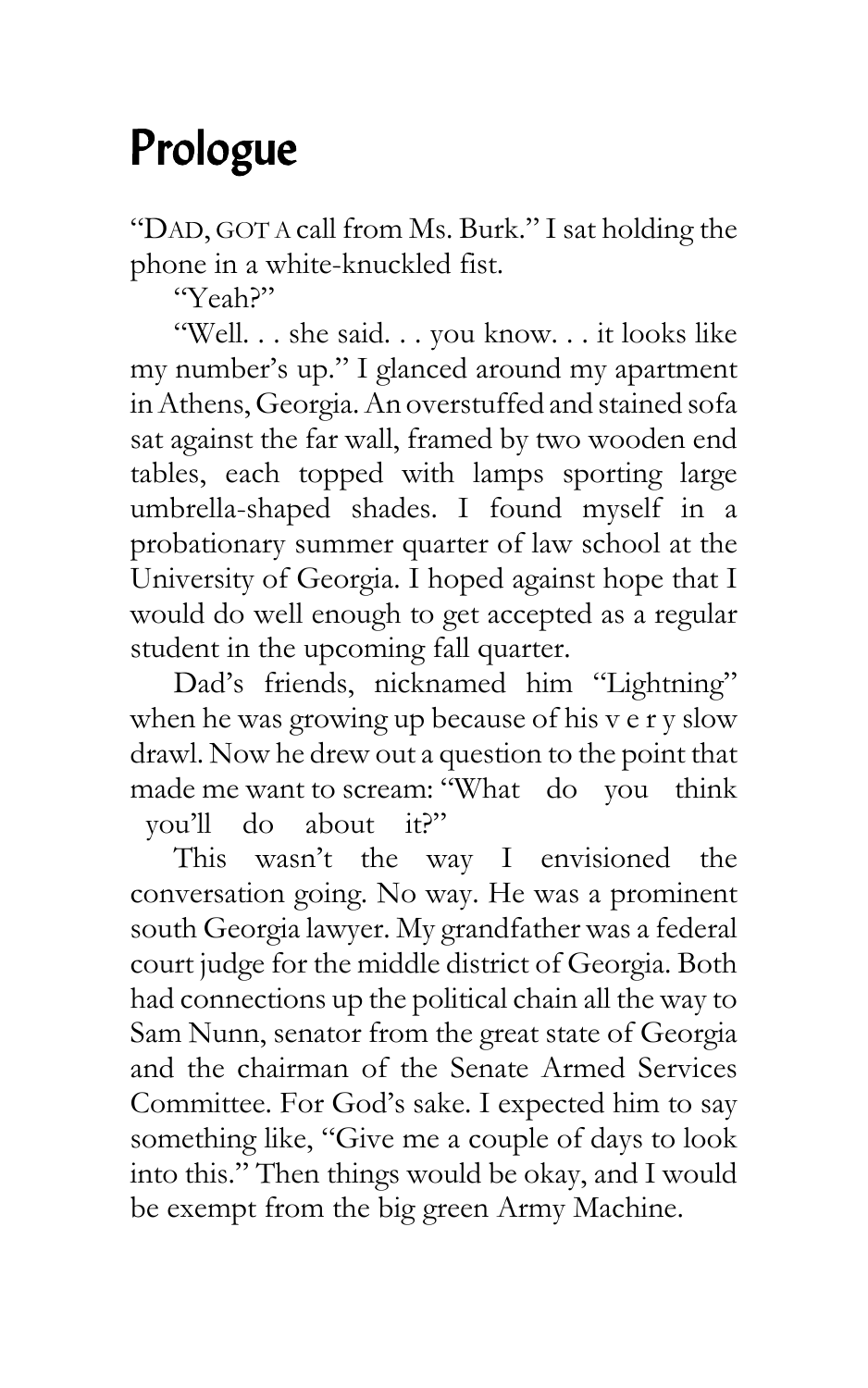"Well, I don't know. . . Looks like I might. . . You know. . . Have to go in. And, of course, I'll be in Vietnam before long."

"Uh huh," came the distant reply.

In the summer of 1968, things weren't looking very good over there. During that year's Tet Offensive, we lost over 500 Americans, with some 2500 more wounded in just seven days. All together that year we would lose over 16,500 souls. The fact that the enemy was well on its way to losing over 200,000 didn't do much for the hope that I would make it back in one piece, if at all.

I continued, "Well, I looked into the National Guard, but the recruiter told me that they were full up now. Maybe in a month or two an opening would come up. . . and. . . you know. . . I might be able to get in. But I don't have a few months." Okay, for sure. Now I expected to hear him say, "Let me give Sam a call and see what he says." But nooooooooo.

"Looks like you don't have much of a choice then," Dad said instead.

I decided to give him one more chance to pull my fat out of the fire as he had always done in the past. "What do you think I should do? You know. . . About this."

"I think you should be careful and write home often."

Well, Hell!

YEARS LATER, MOTHER told me that Dad didn't sleep completely though a single night the entire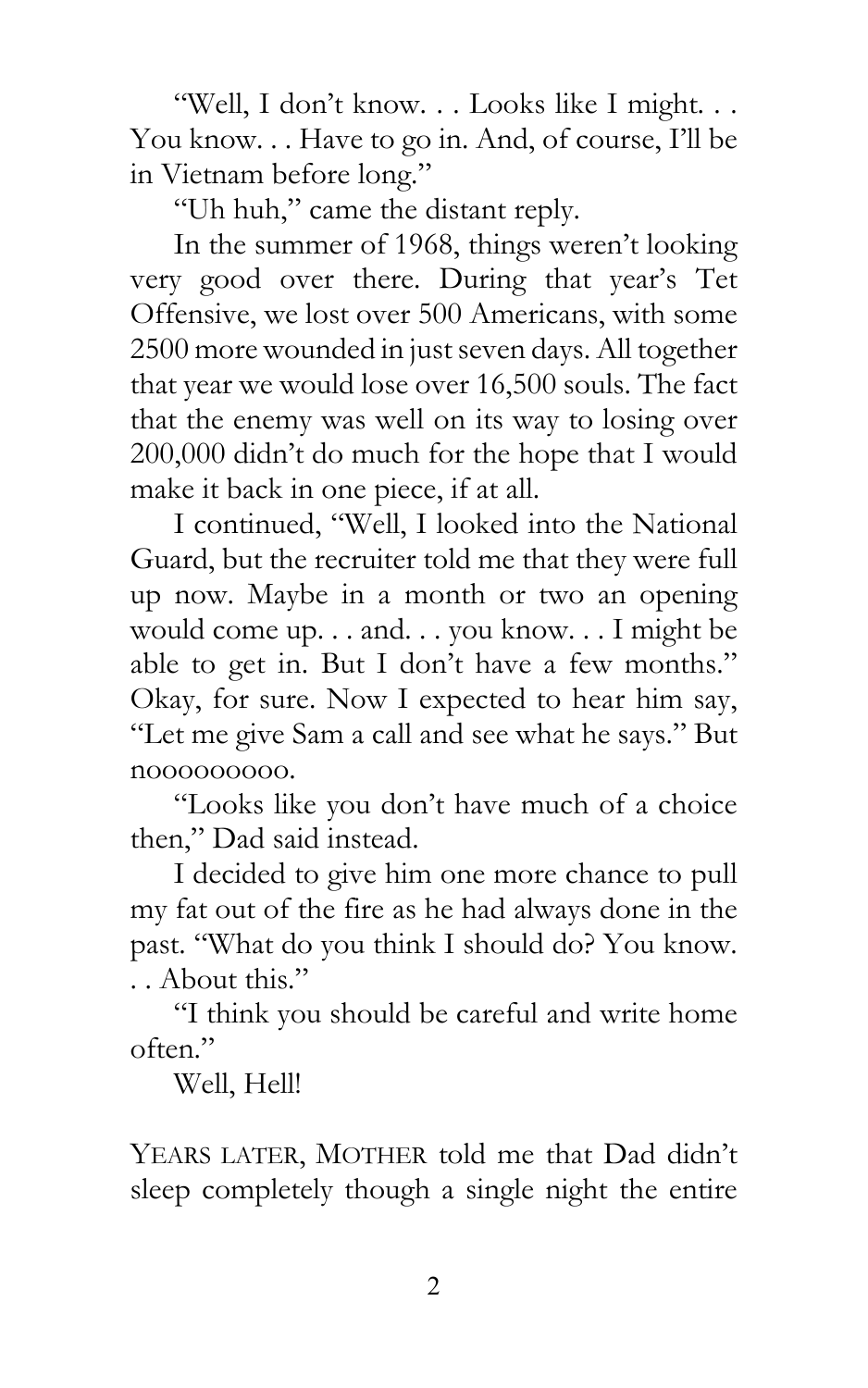year I spent in Vietnam. He came from that generation, the Greatest Generation, that saw service to your country as a sacred honor and one to be taken on with pride and distinction. I think today that if something happened to my son, daughter, or one of my grandchildren, I truly believe that life would not be worth living. I don't know if I could have done what Dad did. I would hope I could, but I also hope I don't ever have the opportunity to find out.

I DECIDED THAT I would join rather than get drafted. After all, I could get a delayed entry of three months if I joined, and every day I stalled put another day between me and my visit to that tropical paradise. So that's what I did. The Reluctant Warrior climbed into the bus and bounced his way to the induction station in Atlanta, Georgia, for testing and an enlistment physical.

Unloading from the bus at the reception station, I shouldered my way into the large building that would be my home for two days of prodding and probing and test-taking. I had decided that I would apply for Officers' Candidate School (OCS). After all, that could delay my visit to Vietnam another six months!

Two questions on the general knowledge test gave me my first indication that I might actually be embarking on something that I might just make my niche in life: "How do you pour beer into a glass and not form a head?" and "How many balls are there on a pool table?" I kid you not!